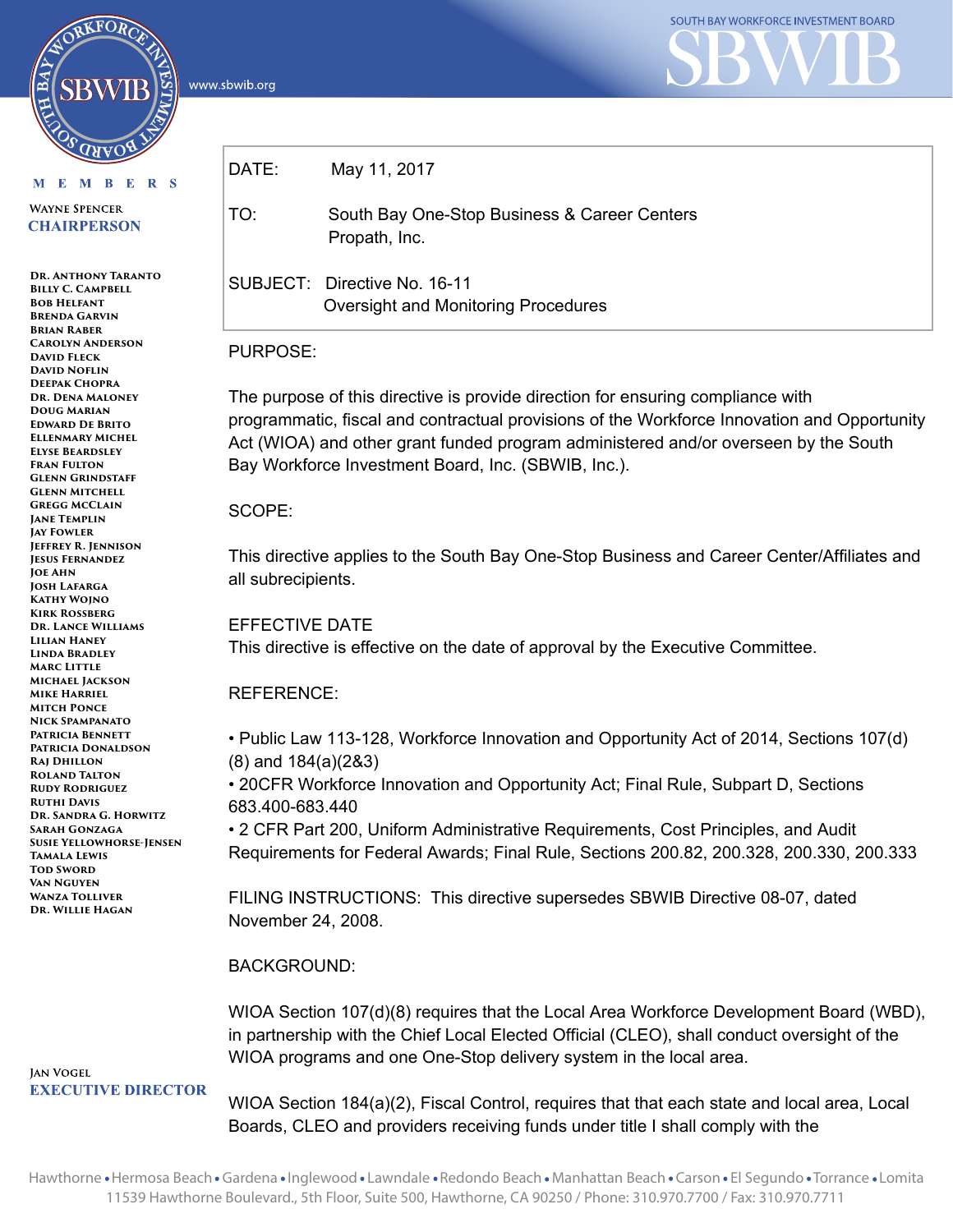applicable uniform cost principle included in Title 2 Part 200 for the type of entity receiving the funds.

WIOA Section 184(a)(3), Uniform Administrative Requirements, requires that each state and Local Area, Local Boards, CLEO and providers receiving funds under Title I shall comply with the appropriate uniform administrative requirements for grants and agreements, as promulgated in Title 2 CFR Part 200.

Title 20 CFR Section 683.400(c) sets forth the general fiscal and administrative rules applicable to the use of WIOA Title I funds. Its stipulates that entities receiving WIOA Title 1 must follow the uniform administrative cost requirements in Title 2 CFR Part 200, as applicable to their type of organization. *For non-profit organizations, the applicable requirements are at Title 2 CFR Part 200.70.*

Title 20 CFR Section 683.400 (c)(1) requires that subrecipients must continuously monitor grant-supported activities in accordance with the uniform administrative requirements at Title 2 CFR Part 200, as applicable. Title 20 CFR Section 683.410 (a)(1) requires that each subrecipient must conduct regular oversight and monitoring of its WIOA activities and those of its subrecipients and contractors. The purpose of this requirement is to ensure that expenditures meet the cost category and cost limitation requirements of WIOA and the regulations, that there is compliance with other provisions of WIOA and the regulations and other applicable laws and regulations, and to provide technical assistance as needed.

Title 2 CFR Part 200, Section 200.318 requires subrecipients to ensure that the procurement receipt, and payment for goods and services received from vendors comply with laws, regulations, and the provisions of vendors' contracts and agreements. The WIA Directive WSD 12-10 provides combined state and federal guidance regarding the procurements of goods and services.

Title 20 CFR Section 683.410(b)(6) states that the Governor may issue additional requirements and instructions to subrecipients regarding monitoring activities.

#### **DEFINITIONS:**

*Center/Affiliates* means the South Bay One-Stop Business and Career Center - Inglewood and its Affiliates which are located in the cities of Carson, Gardena, and Torrance. The comprehensive one-stop center is located in the City of Inglewood.

*Chief Local Elected Official (CLEO)* The CLEO is the chief local elected official(s) elected among the consortium of Local Elected Officials (LEOs) representing the LEOs in the Workforce Development Area.

*Local Elected Official (LEO)* The LEOs are the local elected officials of a county. The

*Subrecipient* means a non-Federal entity that receives a subaward from a passthrough entity to carry out part of a federal program. A subrecipient may also be a recipient of other federal awards directly from a federal awarding agency.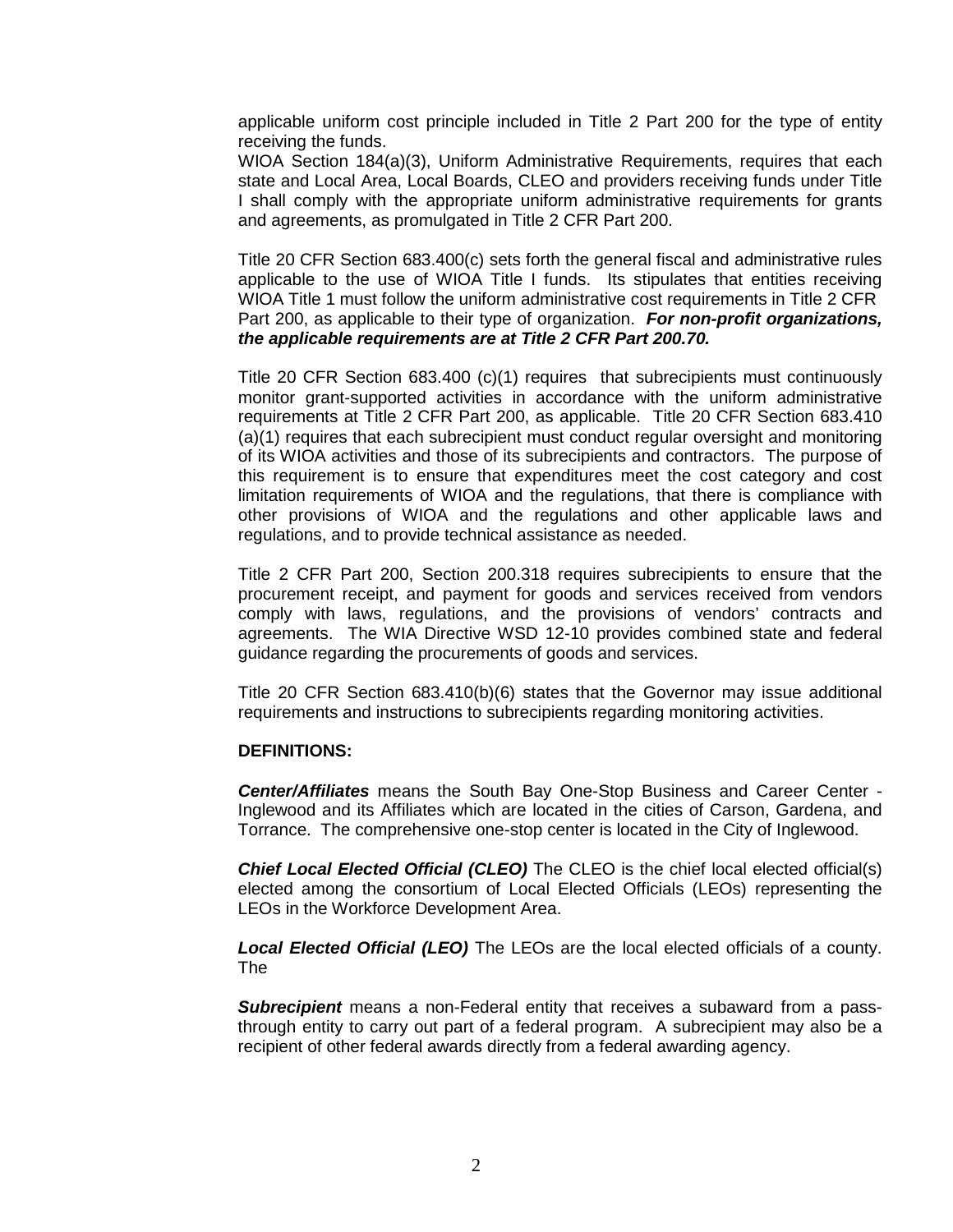Each subrecipient of funds under title I of WIOA must conduct a regular oversight and monitoring of its WIOA programs and those of its subrecipients and contractors in order to:

- Determine that expenditures have been made against the proper cost categories and within the cost limitations specified in the Act and the regulations in this part;
- Determine whether there is compliance with other provisions of the Act and the WIOA regulations and other applicable laws and regulations;
- Assure compliance with 2 CFR Part 200; and
- Determine compliance with the nondiscrimination, disability, and equal opportunity requirements of WIOA Section 188.

#### **POLICY AND PROCEDURES:**

#### **POLICY:**

Monitoring is the active process of verifying contract and administrative compliance through the physical review of files, records, staff, participants, equipment, and facilities. A monitoring guide and checklist are tools used to assist the SBWIB, Inc. monitor in meeting the objective of making sure the One-Stop Centers/Affiliates and subrecipients are operating in accordance with the above mentioned regulations in the areas of fiscal, programmatic, performance, and contract requirements as agreed upon.

The on-site monitoring reviews (programmatic and fiscal) will be conducted at least once each program year for each internally operated and subrecipient program. SBWIB, Inc. monitor will create and distribute a schedule of monitoring reviews annually.

Reports and other records of monitoring activities must be retained for three years from the date of submission of the final expenditures reports regarding the funding sources monitored. If any litigation, clam, negotiation, audit or other action involving the records has been started before the expiration of the three year period, the records must be retained until all litigation, claims or audit finding involving the records have been resolved and final action taken. (2 CFR Part 200, §200.333)

SBWIB, Inc. shall ensure that the all written reports and other documentation pertaining to monitoring and other oversight activities are made available for review by federal and state official. (2 CFR 200, §220.236).

The assurance that the South Bay Workforce Development Area (SBWDA) and its subrecipients comply with the nondiscrimination and equal opportunity provisions of WIOA and other federal and state nondiscrimination laws. (TEGL 39-11)

The assurance that the South Bay Workforce Development Area (SBWDA) and it subrecipients comply with federal law and regulations for the protection of Personally Identifiable Information (PII) and other sensitive, and confidential information.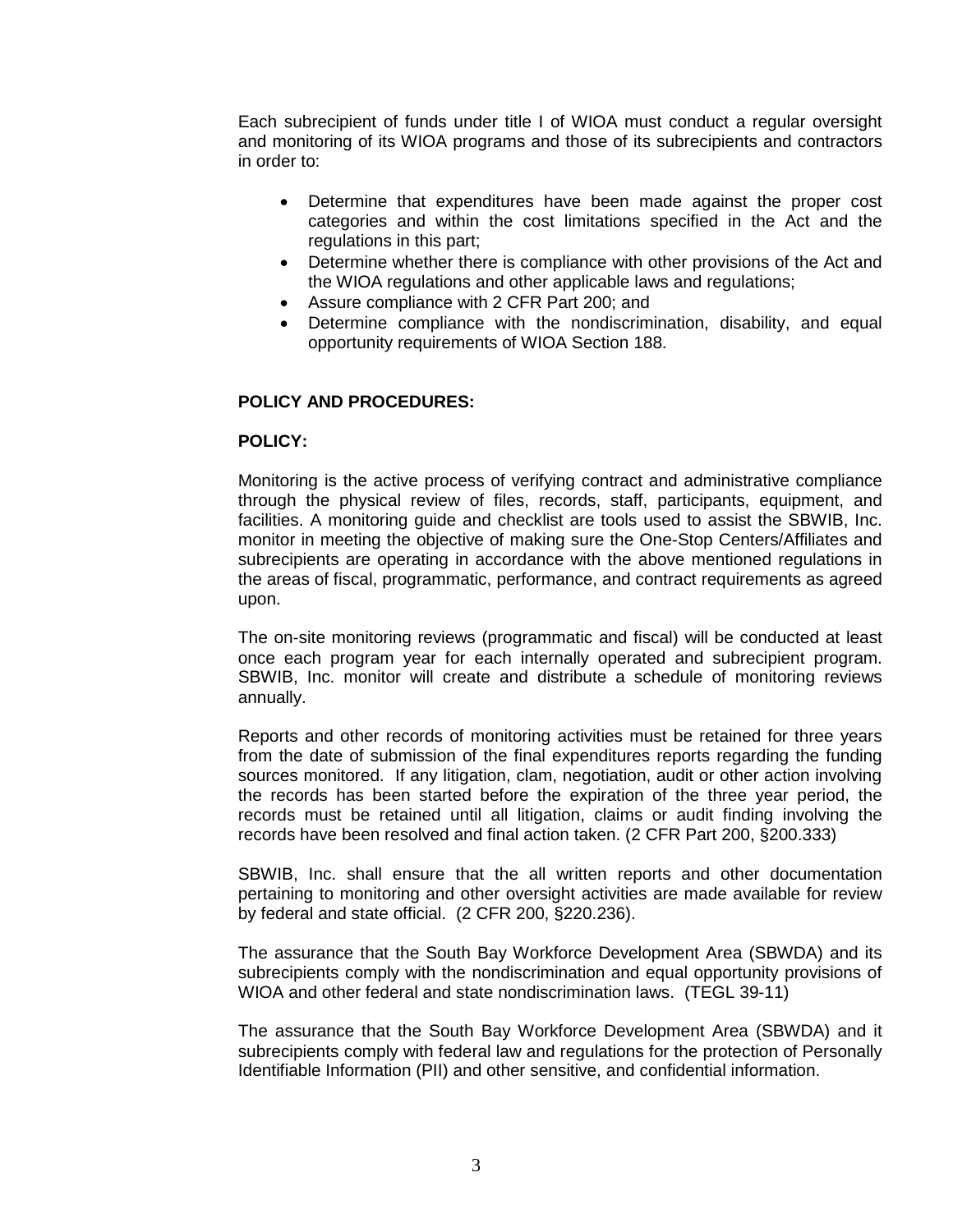#### **PROCEDURES:**

#### **I. Standard for SBWIB Oversight**

The SBWIB, in partnership with the CLEO, shall oversee activities funded under WIOA Title I, conducted under the Local Plan established pursuant to WIOA Section 108. In addition, the SBWIB, in partnership with the CLEO, shall oversee activities of the One-Stop delivery system established pursuant to WIOA Section 121. The monitoring and oversight must be consistent with the requirements stated in WIOA and its associated regulations, as well as other relevant regulation and Title 2 CFR Part 200. The SBWIB and CLEO have delegated the oversight to the SBWIB, Inc. as the designed administrator. This oversight shall include the following

- *A.* As required by Title 2 CFR Part 200.318 the workforce area shall ensure that the procurement, receipt, and payment for goods and services received from vendors including on-the job training employers, are in accordance with the laws, regulations, and the provisions of contracts or agreements.
- **B.** Program and activities conducted in the South Bay Workforce Development Area (SBWDA) must be operated in compliance with WIOA and all applicable federal, state, and local laws and regulations.
- *C.* All WIOA funded subrecipient contracts must be allowable activities, contract charges must be allocate to appropriate cost categories, and proper fiscal records must be maintained.
- **D.** Programs and activities must be effective in meeting the goals established in the four year local plan.
- *E.* The training and work environment must be safe for participants and staff members.
- *F.* The SBWIB, Inc. must establish and operate appropriate and effective systems that comply with the nondiscrimination and equal opportunity provisions of WIOA and other federal and state nondiscrimination laws.

#### **II. Monitoring Process**

The monitoring process is intended to promote a greater understanding by all parties involved in the procedures used in conducting monitoring reviews, promote clarity of communication and efficiency in completing reviews.

## *A. Monitoring Schedule*

- 1. A schedule monitoring visits will be provided to Centers/Affiliates and subrecipient. This schedule will ensure that each Centers/Affiliates and subrecipient is monitored twice during each program year.
- 2. At least one of the on-site monitoring reviews will be a fiscal review.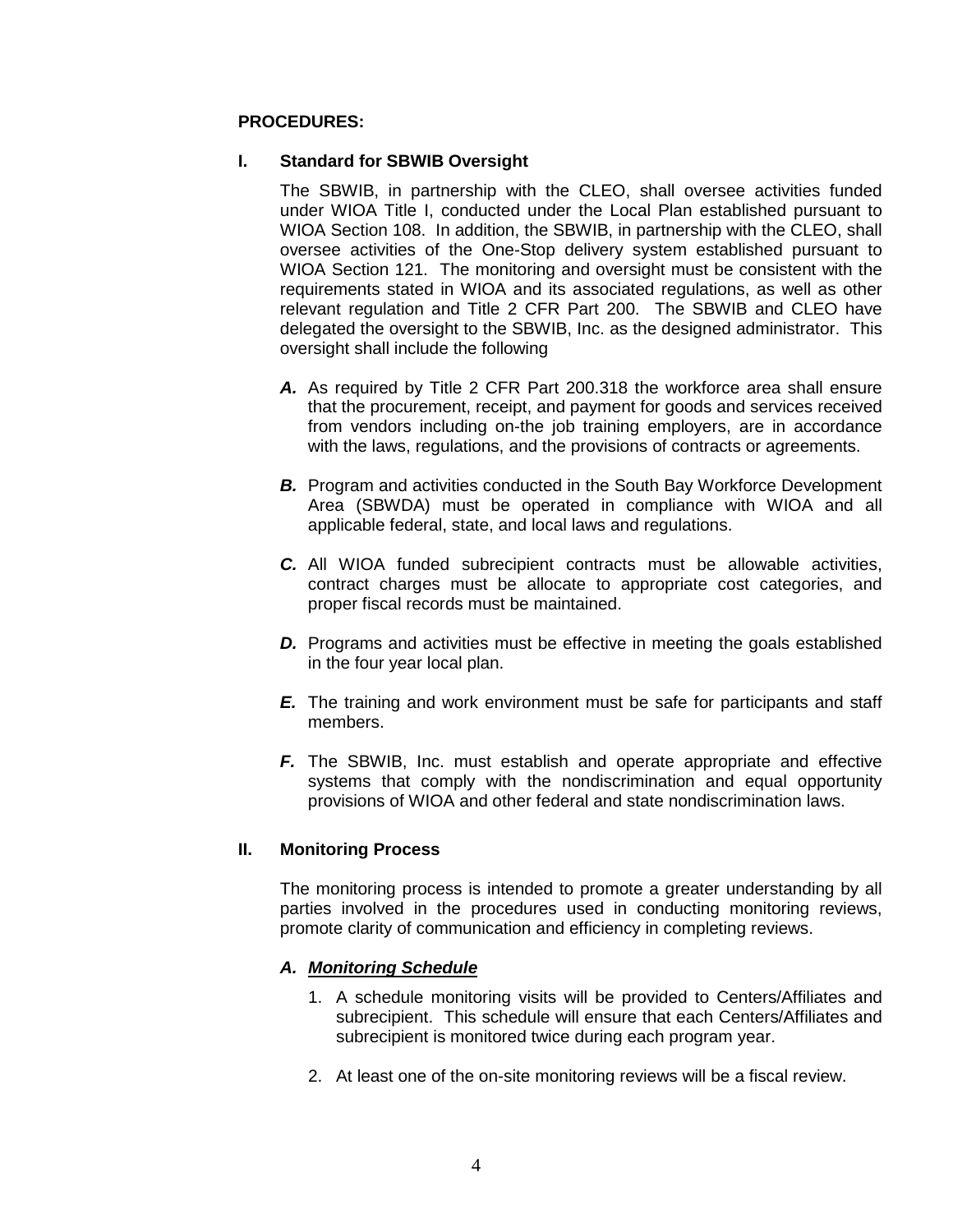### *B. Monitoring Parameters*

On-site monitoring reviews utilizing the SBWIB monitoring instruments (programmatic/fiscal) and are conducted for the following:

- a. **Internal Programs** It has been SBWIB, Inc. practice to utilize an internal monitor to evaluate program and fiscal compliance. However, SBWIB, Executive Director may designate internal staff or an independent entity to conduct monitoring review of internally operated programs. A random sample of participant files will be selected form each distinct program. The sample size will be approximately ten percent (10%) of enrollments from each program.
- **b. Subrecipients** A review of subrecipients program and or services will be conducted by SBWIB, Inc. monitor or an independent entity. A random sample of participant files will be selected for review. The sample size will be based on contract goals/enrollments. The purpose of the file review is to determine compliance with applicable documentation, policies and procedures.

## *C. Desk Review*

Prior to the scheduled monitoring visit, a desk review will be conducted, which provides the basis for the on-site review. The desk review includes a review of the program's performance goals and its required components. It also includes the review and/or examination of other program related materials such as contracts or subcontracts, previous monitoring reports and corrective action plans. The desk review can indicate a program's accomplishment and problems, as well as serve as a basis for prioritizing on-site visits and developing questions for the on-site review. The desk review may consist of the following:

- 1. Contract terms and conditions
- 2. Statement of work and participant plan
- 3. Program goals and objectives
- 4. Applicable policies and procedures
- 5. Review of prior monitoring reports
- 6. Information on timely submission of required reports/transaction
- 7. Memorandum of Understanding/In-Kind
- 8. General ledger
- 9. Payroll records
- 10. Supportive services records
- 11. Cash disbursement journal
- 12. Procurement policies and procedures manual

#### *D. Notice of Selection for Review*

1. The Centers/Affiliates and subrecipient will be notified in writing of the scheduled monitoring visit and provided a copy of the appropriate monitoring guide so they may be fully informed as to the scope and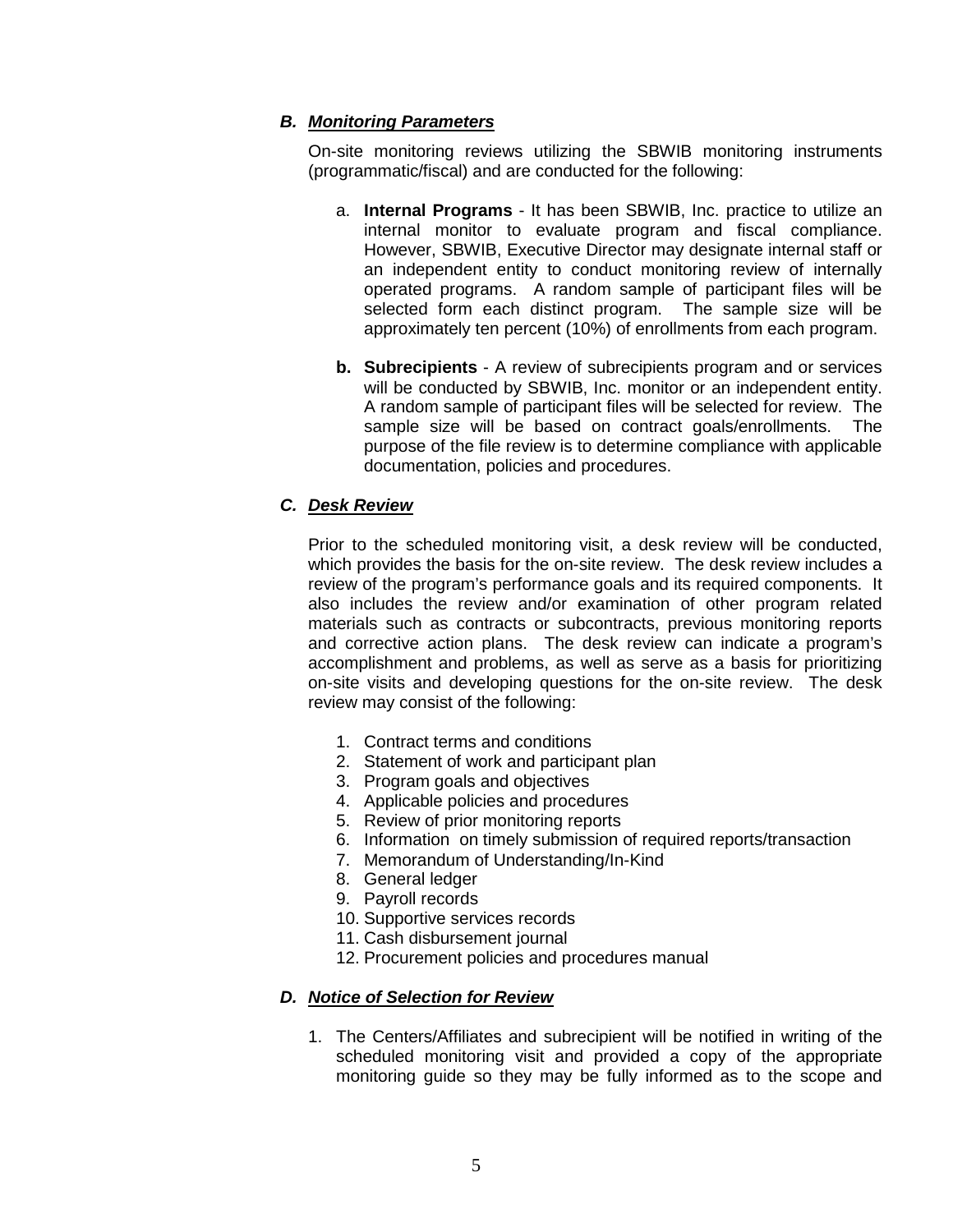depth of the review. At this time, it is the Centers/Affiliates and subrecipient's responsibility to confirm or reschedule the visit.

2. Notification of monitoring reviews will include identification of what subject areas are to be reviewed, whether participant or employer interviews will be required, and what kinds of files and sample Notification will also include the anticipated duration of the review and the length of any visits.

## *E. Entrance Conference*

The SBWIB, Inc. monitor will participate in an entrance conference with the Centers/Affiliates and subrecipient's designee to accomplish the following:

- 1. Introduce colleagues who may be participating in the monitoring review give an overview of the scope of the review, and discuss follow- up issues from past monitoring reviews.
- 2. The Centers/Affiliates and subrecipient will designate staff responsible for the selected review areas to act as a contact person(s) for the SBWIB, Inc. monitor.
- 3. The contact person(s) for the SBWIB, Inc. monitor(s) will establish a scheduled of appointments (if necessary) for staff interviews if any.

#### *F. On-site Review Process*

- 1. To the extent possible, the monitor will secure and review monitoring reports for prior findings and completed corrective actions.
- 2. During the on-site review, the SBWIB, Inc. monitor will notify the designated contact person if there is an issue that could be cited in the draft report. The Centers/Affiliates and/or subrecipient will have the opportunity to perform corrections on-site during the review. If such corrections are acceptable to the SBWIB monitor, the issue may appear in the report with the notation that corrective action has been taken and that further corrective action is not necessary.
- 3. No original documents may be removed from the Centers/Affiliates and subrecipient's office; rather, the SBWIB monitor original documents for purposes of any review.

## *G. Exit Conferences*

- 1. The SBWIB monitor will hold an exit conference with the designated contact person at the completion of the on-site review.
- 2. During the exit conference, the SBWIB, Inc. monitor will disclose all issues that may be included in the draft report as their potential findings or concerns. If, after the exit conference, the monitor adds additional findings or substantially revises any finding, the designated contact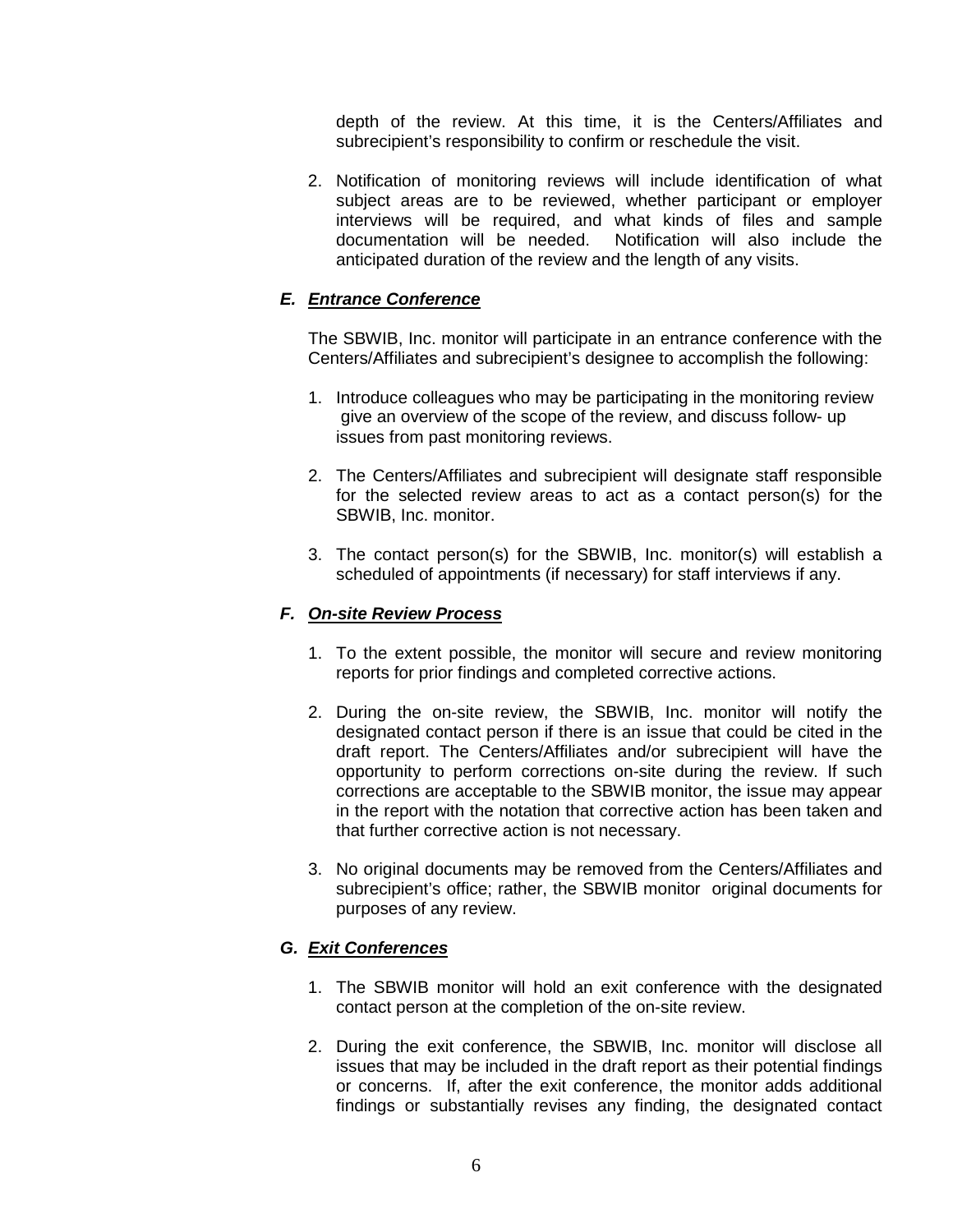person will be notified before the publication of the report. If the additional findings or revisions are significant in the judgement of the designated contact person, they can request a second exit conference to discuss the new items.

- 3. The SBWIB, Inc. monitor will always cite the applicable federal or state law, regulations, or policy that applies to the findings.
- 4. The SBWIB, Inc. monitor will provide full information on the procedure for responding to the draft monitoring report.

## *H. Monitoring Report-Draft Stage*

- 1. The SBWIB, Inc. monitor will issue a draft monitoring report to the Centers/Affiliates and/or subrecipient **within 30 working days after the exit conference. The draft monitoring report will address the results of the monitoring review. Noncompliance issues, as well as concerns that may be potential noncompliance issues, will be documented in the draft monitoring report. The draft monitoring report will reference policies and procedures applicable to noncompliance issues raised. The draft monitoring report which will identify the specific findings and provide a time period of 30 calendar days to address the corrective action.**
	- a. Findings that specify noncompliance with the contract, a federal or state law, regulations, or policy related to WIOA. Each finding will have a related recommendation that the Centers/Affiliates and/or subrecipient meet the applicable requirements and, as the SBWIB deems necessary; provide the SBWIB, Inc. with documentation that demonstrates compliance.
	- b. Concerns regarding observed conditions that could become areas of noncompliance or poor program performance. Each concern will have a related suggestion for the program administrator's consideration.
- 2. The SBWIB, Inc. will provide assistance to the Centers/Affiliates and/or subrecipient in developing a corrective action plan to resolve any findings. Upon receipt of a draft report containing findings, the Centers/Affiliates and/or subrecipient should contact the SBWIB, Inc. if technical assistance is desired.
- 3. If the results of a monitoring review disclose no areas of noncompliance and no concerns regarding observed conditions that could become areas of noncompliance or poor program performance, the SBWIB, Inc. may issue a final monitoring report at that time. The Centers/Affiliates and/or subrecipient may submit a response to this final report if so desired; however, the Centers/Affiliates and/or subrecpient are not obligated to do so.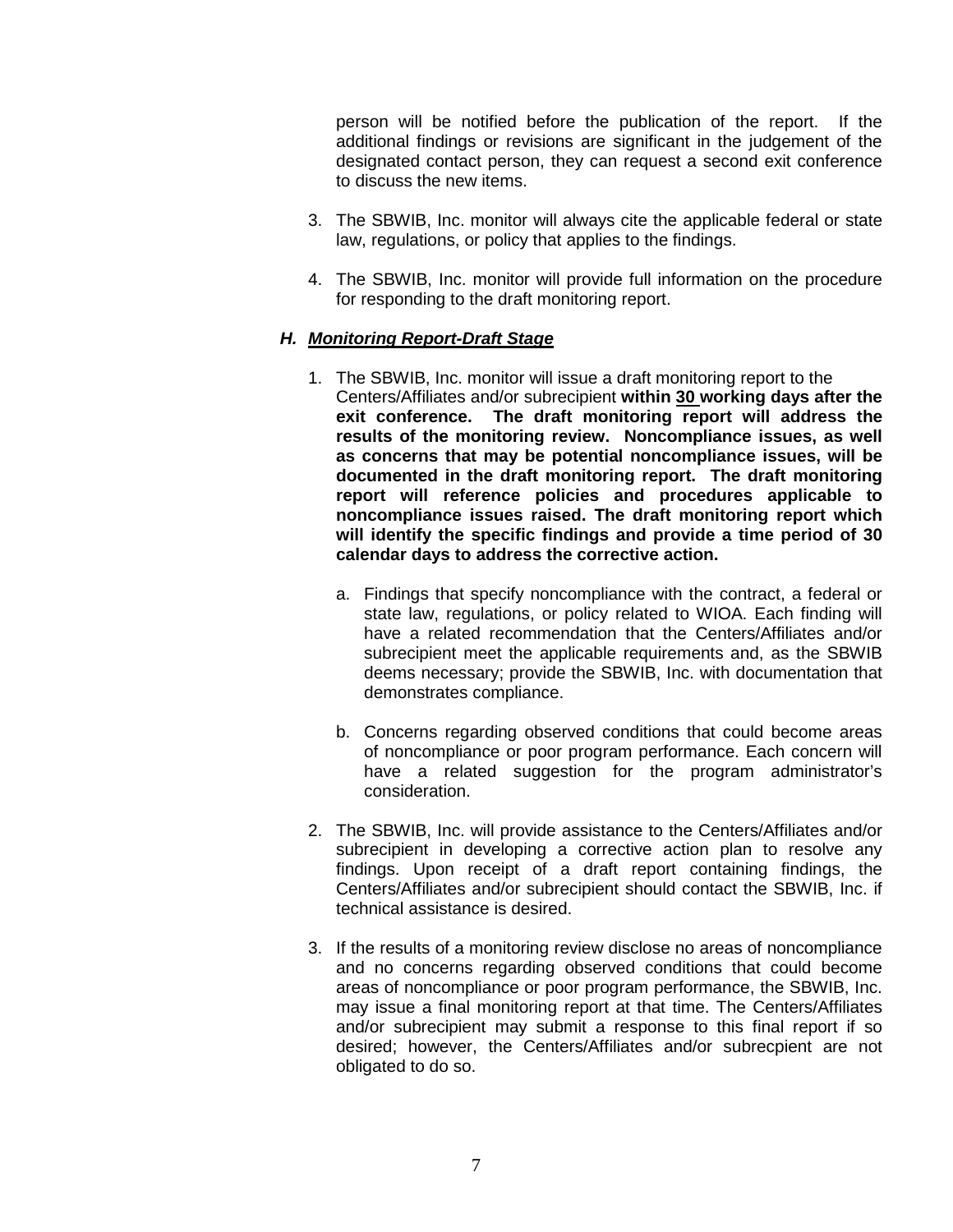# **I.** *Centers/Affiliates and/or Subrecipient's Response to Draft Report*

Centers/Affiliates and/or subrecipient's response to a draft monitoring report may include:

- 1. A statement agreeing or disagreeing with any findings;
- 2. The Centers/Affiliates and/or subrecipient's proposed corrective action plan to resolve any findings, including the identification of the major tasks involved and the appropriate timelines for their implementation; and,
- 3. The Centers/Affiliates and/or subrecipient's interpretation of any issue and any additional information that may help resolve any findings, and
- 4. Any information the Centers/Affiliates and/or subrecipient choose to submit regarding a concern included in the report.

# *J. Final Report*

- 1. The SBWIB, Inc. will issue a final monitoring report to the Centers/Affiliates and/or subrecipient's within **30 working days** after receipt of the response to the draft report. Based on analysis of the Centers/Affiliates and/or subrecipient's response, the final report will contain those elements noted in section *H. Monitoring Report-Draft Stage*, and will include a narrative of the Centers/Affiliates and/or subrecipient's response that addressed their findings.
- 2. The final report will differentiate the following:
	- a. Findings that are resolved and closed.
	- b. Findings that are resolved and remain open until SBWIB, Inc. monitor can verify, during a future on-site monitoring visit, that the Centers/Affiliates and/or subrecipient have successful implemented the corrective action plan as stated in their response.. A Corrective Action Tracking System (CATS) log will maintained by the SBWIB, Inc. monitor which includes the assigned CATS # and any responses received from the parties.
	- c. Findings that are not resolved may require the Centers/Affiliates and/or subrecipient to provide the SBWIB, Inc. additional documentation and/or a corrective actions plan.

## **ACTION REQUIRED:**

Ensure that all career center staff, partners and subrecipients are informed of the content of this issuance.